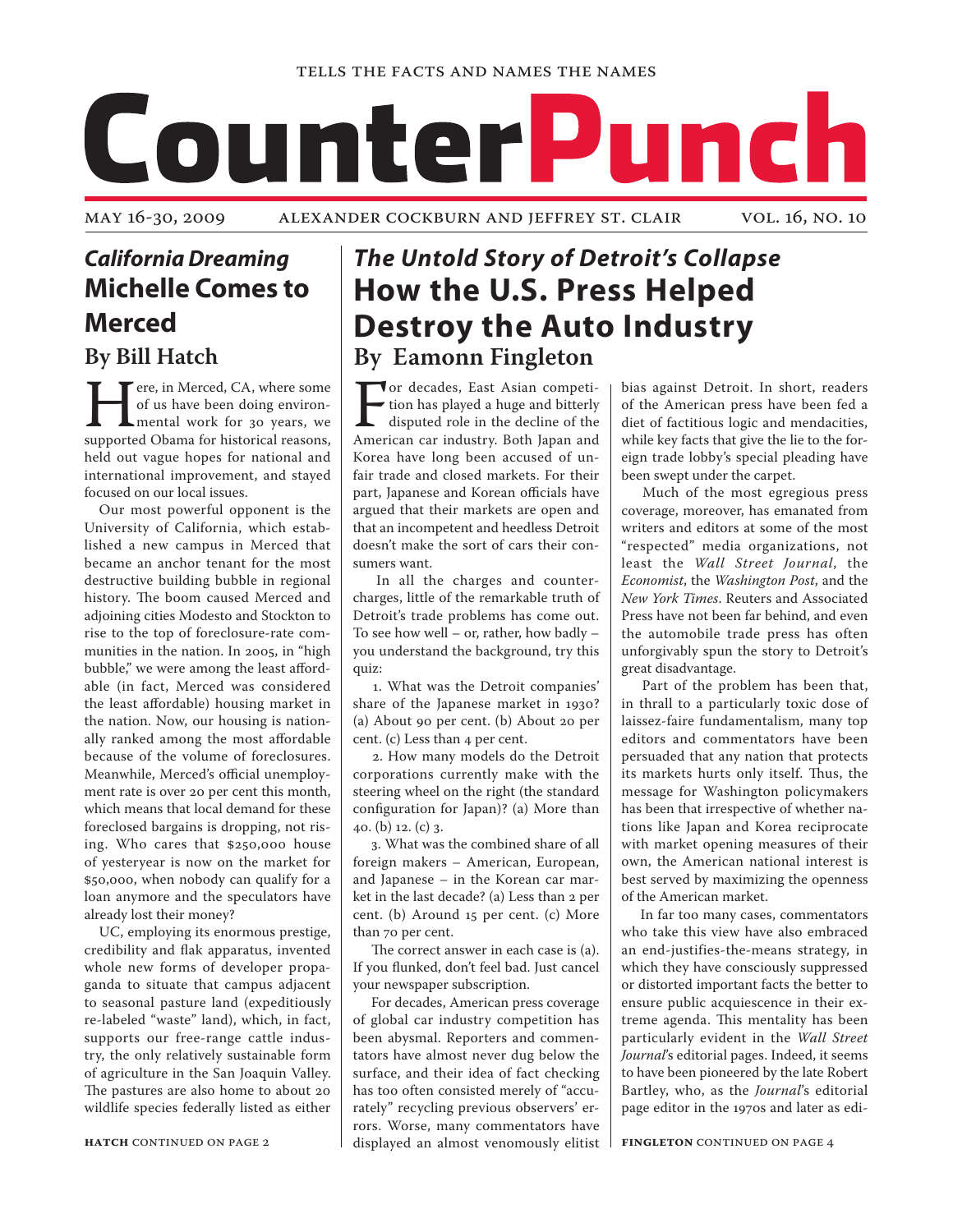#### May 16-30, 2009

threatened or endangered and at least two state-listed endangered species. This land is also the watershed for the east side of Merced County. But, slap a few solar panels on campus buildings and, voilà, a "green" campus emerges. Meanwhile, every developer and his sister-in-law with a fistful of easy money were downtown, arguing before the council or the supervisors for a subdivision "because UC is here." Many of those subdivisions ring the city of Merced today, half-built, with foreclosed houses and empty lots, exposed wiring, curbs, unpaved streets and wind-torn realty banners.

UC Merced has been sued six times (won three, lost three), and there were those in the community who, very privately, funded all those lawsuits. Those suits, however, are by no means the sum total of local attempts to defend the California Environmental Quality Act and, on occasion, the state Public Record Act, the state Brown Act of Open Meetings, the Williamson Act, and the federal Endangered Species and Clean Water acts against the depredations of finance, insurance and real estate special interests cashing in on the establishment of UC Merced.

A strange thing happened here in mid-May, described as "magic" in a letter written to UC Merced's first graduating

## CounterPunch

EDITORS **Alexander Cockburn Jeffrey St. Clair**

> ASSISTANT EDITOR **Alevtina Rea**

BUSINESS **Becky Grant Deva Wheeler**

DESIGN **Tiffany Wardle**

#### **COUNSELOR Ben Sonnenberg**

CounterPunch PO Box 228 Petrolia, CA 95558 1-800-840-3683 counterpunch@counterpunch.org www.counterpunch.org All rights reserved.

class that began as freshmen. The letter was written by the first UC Merced chancellor, Carol Tomlinson-Keasey, who now lives far away. The letter was read by Dr. M.R.C. Greenwood, who resigned from the provost's position at UC Davis while under investigation for conflicts of interest, one involving the Tomlinson-Keasey's hiring of Greenwood's son at UC Merced.

The "magic" was the appearance of Michelle Obama as keynote commencement speaker. So much for having vague hopes for the nation and the world while keeping focused on local issues. The explanation for how Mrs. Obama happened to be here is equally "magical": it is alleged that the graduating class achieved their goal of having the first lady address them on a 106-degree day in May by means of a massive letter-writing campaign (including 900 valentines on which the word "spirit" was spelled as "sprit"), plus appeals to politicians, contributors and friends of the Obamas like Harvard law professor Charles Ogletree, who grew up in Merced.

There was a lot of history on the speakers' stand at the commencement, including state Attorney General Jerry Brown, whom Davis served as chief of staff when Brown was governor and created the Agricultural Labor Relations Board, the first such board in the country. Chairman of the UC Board of Regents, Richard Blum, husband of senior California U.S. Senator Dianne Feinstein, evoked the phrase that originated in the Valley more than 40 years ago, "Si, se puede," usually translated as "Yes, we can," to compliment the graduating class on its "magic," and perhaps to stir others in the audience to pay for the event, which will probably run close to \$1 million but was budgeted for \$100,000. For the event, UC Merced unrolled acres of fresh turf and created an orchard of 20-foot redwood trees, not indigenous to the San Joaquin Valley and requiring much water to survive here, at least until their roots find the deep aquifer, an obstacle at UC Merced built on hardpan. But nothing says "California" like a redwood, so we got landscaping by propaganda.

Mrs. Obama praised the students for touching and moving her and her staff to accept the invitation to give her first commencement address as first lady.

"But I understand that this type of community-based letter writing campaign isn't unique to me. This community, this Merced community, employed the same strategy to help get the University of California to build the new campus here, in Merced. (Applause.) Every school kid in the entire county, I understand, sent a postcard to the UC Board of Regents in order to convince them to select Merced, and I just love the fact that some of the graduates sitting in this audience today participating were involved in that campaign as well, and then they used the same strategy to get me here. That is amazing. And what it demonstrates is the power of many voices coming together to make something wonderful happen. And I'm telling you, next year's graduation speaker better watch out, because Merced students know how to get what they want. (Laughter and applause.)"

Right. And every school kid in the entire county wrote every one of those postcards. We remember the day at the state Capitol when hacks working for Condit and Cardoza, acting as hall monitors, had herded up most of the third graders in the county, all clad in "UC Merced" t-shirts, outside the governor's office on the day of an important hearing, in which UC was accused of lying once again about the environmental impacts of that campus. As for many voices coming together, special interests have been able to create lobbying groups containing all the local usual suspects to go to Washington and Sacramento each year to lobby for \$200 million in public funds to repair and improve infrastructure, necessary because of UC Merced. So far, UC Merced has contributed one blinking stoplight at a 3-way intersection of country roads, undergraduates who complain about the poor quality of the local mall, and a small fleet of buses that roam about town but do not pick up anyone not connected to UC Merced.

Mrs. Obama equated Merced and the San Joaquin Valley with the South Side of Chicago. She dwelt on how the University of Chicago, in Hyde Park, had not related with the South Side when she was in high school, so she had not considered going there (Princeton instead), but how she'd returned to start an outreach program at the U of C for the South Side. UC Merced is, in fact, planning to build its own Hyde Park, a "university community" between itself and the city of Merced, where the number of unoccupied, foreclosed homes grows by the week. That project is redun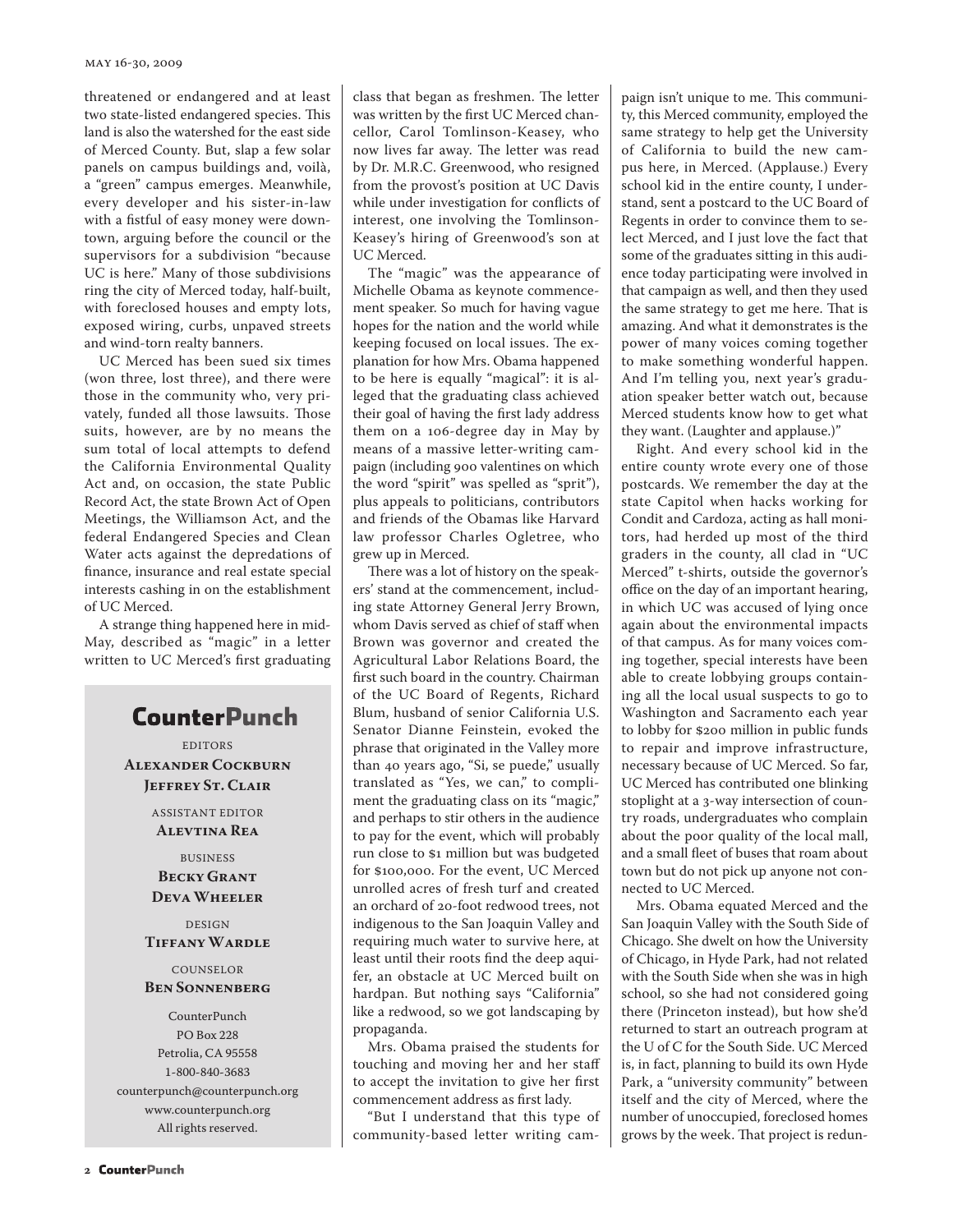dant, but redundancy doesn't stop UC Merced, the largest developer in the San Joaquin Valley, from committing public funds to it.

Her speech ran on in this mythical vein, and she praised a video the students sent to her, called "We Believe." They confessed their belief in hope and in change, leadership, life, etc., but, most of all, in Michelle Obama. An example of critical thinking the video was not. But Mrs. Obama loved it, and Regent Chairman Blum commanded it be played on the big screen before she spoke, and everybody was real moved by all the passion and such.

One of Mrs. Obama's themes was the future of mainly first-generation college graduates from hard-working, workingclass backgrounds right here, in the San Joaquin Valley. In fact, that class probably didn't contain more than dozen or two students from the Valley; most came from LA or the Bay Area. But we were in the land of myth that day, where everybody works hard, achieves and is successful if they have the character and hope, of course.

Mrs. Obama and others made comments on student loans. We suspect that most UC Merced students qualify, due to low-income status, for grants rather than loans. It seems that UC keeps raising its fees and increasing grants. We don't know how this works, and we doubt anyone in the state legislature or at UC (outside of the student-aid division) does either. In fact, the valedictorian, accepted to med school next fall, punctured this myth later on by calling UC Merced a place where you could get a private education for a public-education price. Small classes and access to professors is at a premium in the mega-universities UC has built. The valedictorian was a wellspoken young man who probably got pretty good training in biology.

Mrs. Obama told them that they were blessed to have received an elite college education and that they must remember all the people that had helped them get through college, including friends of theirs who had kept them out of trouble in high school. She told them to remember kids "that just can't get a break," who have lost their dream or never had one. She told the students to go back home and work in their communities to help others. We have the highest respect for this kind of idealism and have lived

it ourselves for decades. And we hope that the communities those students are returning to are not as hypocritical as Merced. Here, the top regional politician, Rep. Cardoza, has moved his family, including his wife, a badly needed physician, to Annapolis, MD. She works for the University of Maryland while Cardoza leads the local whine to establish a new UC medical school in Merced.

It was an inspiring speech. She mentioned a hero of hers, who had gone from the Bronx to an Ivy League college and then on to establish a large program for kids in Harlem. She mentioned the founder of Teach America. Mrs. Obama conjured up before our sweat-stung eyes the vision of a new Helping Elite, college educated into belief in their own leadership. If the Obamas had not expropriated

## **At the federal level, Mrs. Obama mentioned a new Office of Social Innovation that the president is setting up to buy off another generation of grassroots leadership.**

religion as surely as Bush did, we would have fallen to our knees and asked God for deliverance from a plague of unemployable college kids, hustling grants to establish their upward mobility in our communities.

Become a leader within the system and you, too, could become a city council member right here, in Merced, and vote for projects like the new Wal-Mart distribution center, built on a freeway interchange created for the Campus Parkway out to UC Merced, and express your leadership skills by figuring out language to persuade yourself and others that the project would not worsen air quality and would not increase asthma and respiratory illness rates for children and elders. There are hundreds of non-union jobs people might be able to live on at stake. In fact, Wal-Mart may depress wages for warehouse work throughout our region – a boon to your contributors in the business community. Or, you could express your leadership and political correctness, as was done recently on the county Planning Commission, by arguing for the legitimacy of raising fighting cocks, because it is a form of small farming. You could even get a law degree or a Ph.D. in science, stand side-by-side with UC Merced planners "to make the project better," and attempt to coerce colleagues into silence.

Mrs. Obama's rhetoric ends by demonizing anyone who doesn't play ball to "be successful," anyone insufficiently impressed by the nearest elite. There are some in the Valley who, after performing independent, elementary reasoning processes, oppose our local elite and do not join their voices in the great valley whine: "Give us more public funds! Give us more water! Abolish all laws that stand in the way of agribusiness, its lenders and landowners! Send us a UC campus to confuse our low-income youth – otherwise they might get angry again like they used to! Send us Michelle Obama to dazzle them with visions from elsewhere! Let our youth focus their vision upward instead of outward!

Or, maybe you could hitch up to an Emersonian star, work your way up in the system, hit the jackpot and become president just in time to bail out the same banks that have plundered the en-

#### Subscription Information

Subscription information can be found at www.counterpunch.org or call toll-free inside the U.S. 1-800-840-3683

#### Published twice monthly except July and August, 22 issues a year.

- 1- year hardcopy edition \$45
- 2- year hardcopy edition \$80
- 1- year email edition \$35
- 2- year email edition \$65
- 1- year email & hardcopy edition \$50
- 1- year institutions/supporters \$100
- 1- year student/low income, \$35

Renew by telephone, mail or on our website. For mailed orders please include name, address and email address (if applicable) with payment. To renew by phone 1-800-840-3683 or 1-707-629 3683. Add \$17.50 per year for subscriptions mailed outside the U.S.A.

**Make checks or money orders payable to:** 

CounterPunch Business Office PO Box 228, Petrolia, CA 95558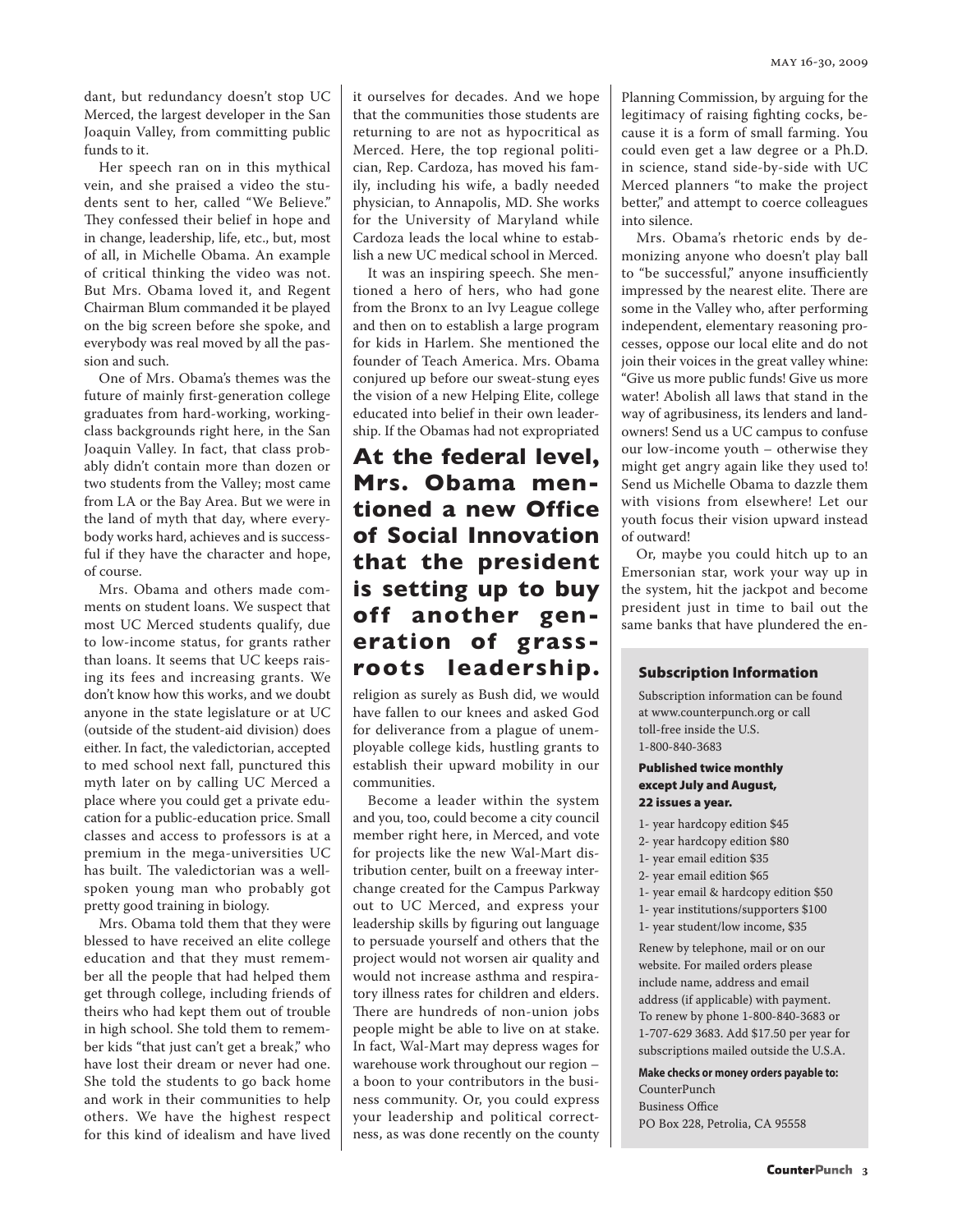tire economy of your hometown. Mrs. Obama advised the graduates that success involves compromises.

One organic gardener in the region, a Nader voter, called President Obama "the greatest president since Herbert Hoover." Lou Hoover was also an intelligent woman – first woman college graduate in geology in the nation – who helped the less fortunate and was a role model for modern women of her era.

We were inspired, although Mrs. Obama wasn't speaking to us. Her speech said, college degree = leadership = social responsibility = local activism. We are very grateful to UC Merced for the superb education it provided us in environmental law, graft, political corruption, and how it indelibly illuminated the power structure of our region. We were especially encouraged by Regent Chairman Blum's mention of "Si, se puede," a term coined by Cesar Chavez, who stopped going to school after the 8th grade. Chavez, Huerta, Larry Itliong, Philip Vera Cruz, Al Green, Dave McKay and others, who lacked the UC advantage, changed our communities for the better. Several of them also made great contributions to the education of workers. There have been interesting courses offered at United Farm Worker labor halls and farm worker retirement homes through the years.

The first thing those real leaders taught us was to avoid cooptation by private or government poverty programs and to form our own organizations. Today, in the Valley, the younger generation faces the profoundly corruptive force of a public-private, win-win partnership called the UC/Great Valley Center and its "leadership" programs. UC/GVC conducts a constant surveillance operation, looking for any signs of independent mental energy in Valley youth. Once discovered, the victim is swept into the coils of "network," introduced to some real rich people who get their names in the papers, and that little bulb goes out, having realized its little dream. At the federal level, Mrs. Obama mentioned a new Office of Social Innovation that the president is setting up to buy off another generation of grassroots leadership.

The least excusable absence was Cardoza, in whose district the campus lies and who did all a politician could do to bring it to Merced. He boycotted the event, along with another Democrat and two Republican congressmen from the Valley. Cardoza's snub had a racial edge to it, something that reminded us of the Valley of our youths, when African Americans (called something else then) did not cross the tracks from South Merced after dark. That's not to say that Cardoza is a racist; but he has no respect for the extreme emotional importance to the Valley of the Obama presidency and why many of us, having lived that history, could not resist voting for Obama, even though in Merced his lawn signs cost \$10 and his headquarters was in the most obscure location in history.

Michelle Obama's commencement speech was the greatest day UC Merced

## **Become a leader within the system and you, too, could become a city council member right here, in Merced, and vote for projects like the new Wal-Mart distribution center.**

and the citizens of Merced may ever see outside of the day the queen of England came through on her way to Yosemite and one of her entourage collided with a car, killing the passengers. I watched the commencement downtown, on a monstrous TV monitor at the corner of Main and Canal streets. A Florida firm won the bid to supply the monitor for an event given by a university that claimed that it would link satellite campuses throughout the Valley by the latest multimedia technology. I was surrounded by the usual crowd of Mercedians, poor to middling, ethnically various, polite, interested, in fact, totally rapt. When the event was over, the overheated crowd abruptly dispersed, while two homeless guys on bicycles gleaned all the plastic and aluminum out of the overflowing trash barrels. I went down the street to the corner of Main and Martin Luther King Jr. and listened to Cynthia Huddleston and the Juke Joint Jokers belt out the fine old R&B for which this town has been famous since World War II**. CP** 

**Bill Hatch** lives in Merced, CA. He can be reached at wmmhatch@sbcglobal.net.

#### **fingleton** continued from page 1

tor in chief, never saw a piece of foreign car lobby propaganda he did not want to publish.

Bartley seems to have been an ideologue, pure and simple. But something beyond ideology has also been at work, something more reliably effective: money. Even more than the rest of the foreign trade lobby, foreign carmakers have succeeded in buying the press they want.

They have long taken care of individual journalists via fat speakers' fees and other barely disguised bribes. Meanwhile, they have established an institutional armlock on top media executives via advertising allocations.

Given their well-known ability to work together in government-led cartels, Japanese corporations in particular boast a "comparative advantage" in pressurizing media ad departments.

 Of course, as press commentators have generally spun it, the Detroit story has been a simplistic morality tale of "incompetent executives," "lazy workers," and "intransigent unions." In other words, Detroit has richly deserved its fate and, in the opinion of many of the more callous observers, the sooner it is put out of its misery the better.

 Pace the commentators, the real story is a complex, highly nuanced one, in which the American auto industry has often been more sinned against than sinning.

One of the most important elements of the story, the rise of the Japanese car industry, has been particularly misunderstood. Many commentators seem to accept that the Japanese people are naturally endowed with some special car-making proclivities – a comparative advantage denied to Americans (for a recent statement of this canard, see an editorial page article in the *Wall Street Journal* in May by Matthew Slaughter, a George W. Bush-era member of the Council of Economic Advisers).

To say the least, this idea hardly squares with the fact – almost never mentioned in all those "Detroit-asbasket-case" editorial page commentaries – that in the 1920s and early 1930s the Detroit corporations utterly dominated the Japanese market. As the author C.S. Chang has pointed out, by 1930 all three – GM, Ford and Chrysler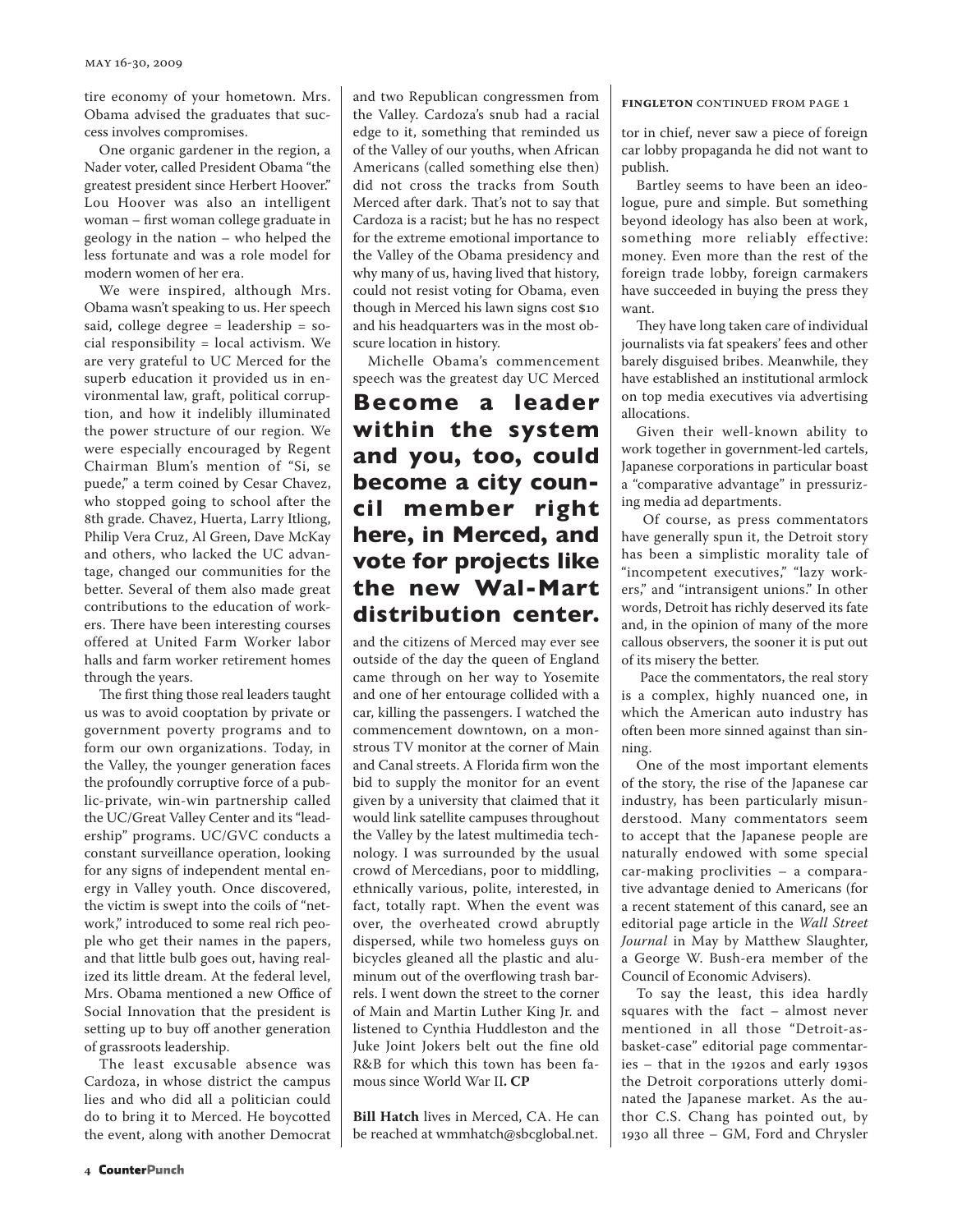– had established major assembly operations in Japan, and they also sold many American-made cars there. The fact is that Detroit would probably have retained its lock on the Japanese market indefinitely had not the Tokyo government in the 1950s launched a Herculean effort to "target" cars as a major growth industry. There then followed a massive ramp-up of investment, as the Japanese establishment set to work with great purposefulness (and no small guile) to break America's then seemingly unassailable comparative advantage.

 For two decades, the Japanese rampup went largely unnoticed in the United States, but finally, in combination with an earlier one by West Germany, it began to cut a swathe through the American market in the 1970s. The Japanese were helped by the oil crises of that decade, of course. More controversially, they indulged in predatory pricing to win market share. This crucially meant that the Detroit companies were starved of the adequate returns necessary to invest in new, more efficient production technologies.

 By contrast and despite the claims of the elite press, the rise of the Japanese and, more recently, the Koreans has been speeded by protectionism at home. Essentially, the Americans' main competitors, particularly the Japanese and Koreans and, to a lesser extent the Germans, have been subsidized by home market consumers. They have made good use of those subsidies by investing in the latest production equipment years before Detroit could afford to.

 No nation has benefited more from protectionism than Japan. In recent years, however, the fact that the Japanese car market remains as protected as ever has dropped off the American press's radar. Although Japanese officials first proclaimed the market open as far back as the 1970s, as of 2008 the combined share of all foreign makers was still just 5 per cent. This was only a fraction more than in the 1980s and the second lowest in the developed world after only Korea. Apart from BMW and Mercedes-Benz, which have been allowed token market shares on condition that they pitch their prices nice and high (so they don't spoil the game for the home team), every other foreign maker is shut out. Even Renault, which, via a stake in Nissan, ostensibly controls Japan's second largest car distribution network, has never been able to get its cars into its own showrooms Why hasn't Renault pressed harder for market access? As Renault executives have consistently ducked the question, *CounterPunch* put it to officials at the French Embassy in Tokyo – and, for good measure, asked also why the Peugeot Citroen group's cars are even less visible in Japan. The embassy never responded. Basically, the French government is powerless to influence Japanese car trade policy but would rather not say so.

Whenever the subject of Japanese protectionism comes up, press commentators allege, in a classic blame-the-victim gambit, that the Detroit companies aren't trying hard enough and their products just don't meet Japanese consumers' expectations. The fact that all but two European carmakers plus the entire Korean industry are also shut out is never mentioned.

## **Even more than the rest of the foreign trade lobby, foreign carmakers have succeeded in buying the press they want.**

 Of course, as the commentators never fail to point out, the Japanese drive on the left – and Detroit, it is alleged, makes virtually no cars with the steering wheel correctly positioned for Japan. As the author Pat Choate has pointed out, this is a classic piece of Japan lobby persiflage. Why? Because the Detroit Three have always operated large European subsidiaries, whose products are available in both left-hand-drive and right-hand-drive versions. As the European subsidiaries' models have been systematically shut out of Japan, it would hardly make sense for the Detroit Three to invest the necessary several hundred million dollars to establish production lines in their home factories to serve a Japanese "open market" that exists only in the minds of the more intellectually challenged members of the American commentariat.

 The right-hand-drive argument is untenable also in a different sense. Many Japanese buyers of foreign cars – indeed, often a majority – actually prefer the steering wheel on the "wrong" side. (Why? Because it betokens a foreign and, given Japanese conditions, an expensive car. Basically, American-configured cars have snob value, particularly in the case of larger cars. But, of course, if the cars are not allowed in, they can't be bought.)

 All this notwithstanding, the steeringwheel argument keeps turning up like a bad penny. It is a particular favorite of right-wing commentators and, indeed, as far as the *Wall Street Journal*'s editorial page is concerned, no discussion of global car industry competition is complete without a stern dressing down for Detroit for allegedly failing to ascertain which side of the road the Japanese drive on.

 Most such admonitions come from the more naïve sort of think tank analysts or ivory tower economics professors. But the steering-wheel argument has also often been invoked by people who really do know better. For many years, one of its more notable exponents has been David Sanger, who formerly headed the *New York Times*'s bureau in Tokyo before going on to become the newspaper's chief Washington economics correspondent and, more recently, White House correspondent. He has rarely passed up an opportunity to play the steering-wheel card. (He has also repeatedly ridiculed Detroit for not investing in specially built local plants to serve the Japanese market. In reality, if Japanese officials were making a good faith effort to honor their trade agreements, it would be more cost-effective for Detroit to serve the Japanese market from existing plants in the United States and Europe. Fact: neither BMW nor Mercedes-Benz, the two foreign makers who have achieved a token foothold in the Japanese market, manufacture there. Someone should tell the *Times*'s chief trade "expert" that the purpose of trade is trade.)

 Perhaps the ultimate low blow has come from the *Economist*. In a smartaleck contribution, couched as an open letter to the then United States Trade Representative Mickey Kantor, the magazine wrote in 1995: "Dear Mickey, Ever considered the real reason why the Japanese don't buy American cars? Yes, we know about all that closed-market stuff… The real problem is that Detroit has never catered for those strange foreign markets, such as Japan and Britain, where cars are driven on the left and steered on the right. It's not easy driving a car with the steering wheel on the 'wrong' side. Just try overtaking." The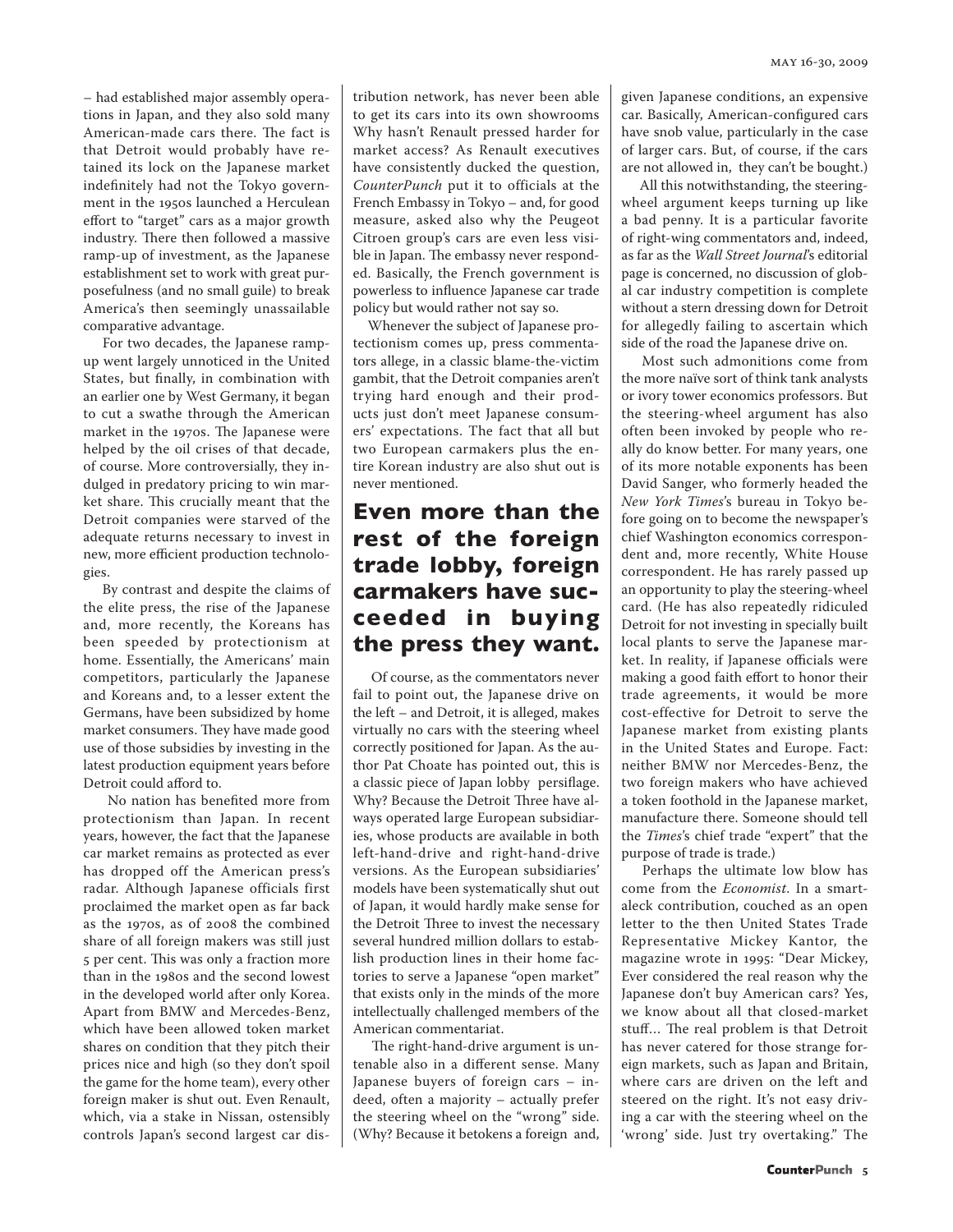writer sneeringly suggested that, rather than unfairly picking on the Japanese, Kantor would be better employed "bashing those villainous Saudi Arabians for not buying American ski-equipment." The letter was signed, "Yours helpfully, R.H. Driver."

The special significance is that the *Economist*'s editors were better placed than almost anyone to know how disingenuous the steering-wheel argument is. By virtue of their London base, after all, they should be aware that the Detroit Three's European subsidiaries make a huge range of cars suitable for Japan, yet these cars have consistently been shut out. Then there is the fact that virtually the entire European car industry corroborates the Detroit companies' allegations.

 Given its eponymous expertise in the dismal science, the *Economist* also can be assumed to have understood that Kantor was not just fighting for better access for American cars in the Japanese market. His most important objective was different – to eliminate a huge source of hidden subsidies for the Big Three's Japanese competitors. This objective needed to be pursued irrespective of whether the Detroit companies ever aspired to sell a single car in Japan. In all probability, had Kantor succeeded, the Big Three would indeed have found it profitable to invest in American production lines to serve Japan (apart from anything else, blue-collar wage rates in the United States have long been lower than in Japan). But even had the Big Three never sold a car to Japan, the fact that the Japanese market had been opened to *someone* – say, the Europeans – would have restored some badly needed balance to the world trading system.

The *Economist*'s editors also understood that Kantor's efforts were as much concerned with *components* as with the vehicles that are made from such components. Until the 1980s, the United States had been a major net exporter of car components – many of them made by such erstwhile huge Big Three subsidiaries as GM's Fisher Body and Delco. However, the *Economist*'s letter made no mention of components – for the good reason that the components issue selfevidently did not fit the writer's snarky agenda. After all, irrespective of whether you drive on the right or the left, an American-made battery or carburetor will work just as well. As the *Economist* surely knew, Japan's components market was even more tightly closed than its car market and even more extensively rigged to channel excess profits to Japanese car makers. (This is a rather technical point but basically Japan's so-called "sha-ken" system of periodic government vehicle inspections strongly favors components officially blessed by the company that made the car. Essentially, the maker enjoys monopoly profits in the after-market parts business. The margins can be quite rich, given that a U.S. government survey in the 1990s discovered that some components were priced at as much as six times what a free market would dictate.)

 The contemptuous tone of the "Dear Mickey" letter was particularly piquant in view of an earlier apparent conflict of in-

## **No nation has benefited more from protectionism than Japan. In recent years, however, the fact that the Japanese car market remains as protected as ever has dropped off the American press's radar.**

terest by one of the *Economist*'s principal commentators on the world car industry, Nick Valery. In the late 1980s, Valery imported an expensive European sports car to Japan, when he moved there as the magazine's Tokyo bureau chief. Before leaving in 1992, he sold the car – a Lotus Turbo Esprit – for a profit that, according to one witness, he boasted to colleagues had substantially paid for an apartment on the American West Coast. In a telephone interview with *CounterPunch*, Valery, who is now retired and lives in Pacific Palisades on the West Side of Los Angeles, laughingly downplayed his profit and added, "I suspect I made probably \$50,000." He also mentioned that he had got the idea from a British friend, the Tokyo branch chief of a foreign securities firm, who had imported a series of vintage Rolls-Royces and sold them for as much as three times what he paid. In a subsequent email exchange, Valery backed away from the \$50,000 figure and provided various details that seemed

to suggest the transaction had actually made a loss. He failed to respond, however, to repeated emails requesting clarification of how the various versions of the episode could be reconciled.

In the interval between *CounterPunch*'s interview with Valery and Valery's subsequent apparent backing away from the \$50,000 figure, *CounterPunch* put some written questions to John Micklethwait, the magazine's current editor in chief. *CounterPunch* asked:

1. Whether in view of the large profit Valery had apparently made, Micklethwait believed the transaction was a bona fide arm's length one?

2. Whether Micklethwait believed that the Japanese car market was substantially open at the time of the transaction?

3. Had Valery ever written for the magazine about the American or Japanese car industries after he sold the car?

Micklethwait never replied. An informed guess is that the "Dear Mickey" letter was written either by Valery or by Valery's Japan-watching associate Bill Emmott. The latter had been Valery's predecessor in Tokyo and subsequent main editor. He went on to become the magazine's editor in chief.

Micklethwait's silence notwithstanding, there appears to be a serious case to answer. Certainly, the *Economist* cannot have it both ways. For decades, it has held that Detroit's allegations of Japanese protectionism have been greatly exaggerated and that the Japanese market has been substantially open to anyone who "tried hard enough." It follows, therefore, that no one should have been able to make large arbitrage profits on personal imports. Of course, in the subsequent email exchange Valery seemed to disown the idea that he had made any profit at all. But this does not get the *Economist* off the hook. The point is that in an article, some months before he sold the car, Valery had actually written about his securities industry friend's profitable Rolls-Royce sales. If the Japanese market had really been open, it is a fair bet that no securities house chief would have had any incentive to moonlight as a used car salesman.

In reality, no one of good faith who knows the Japanese or Korean car markets has ever endorsed the official line that protectionism is a thing of the past. In Korea's case, trade barriers prob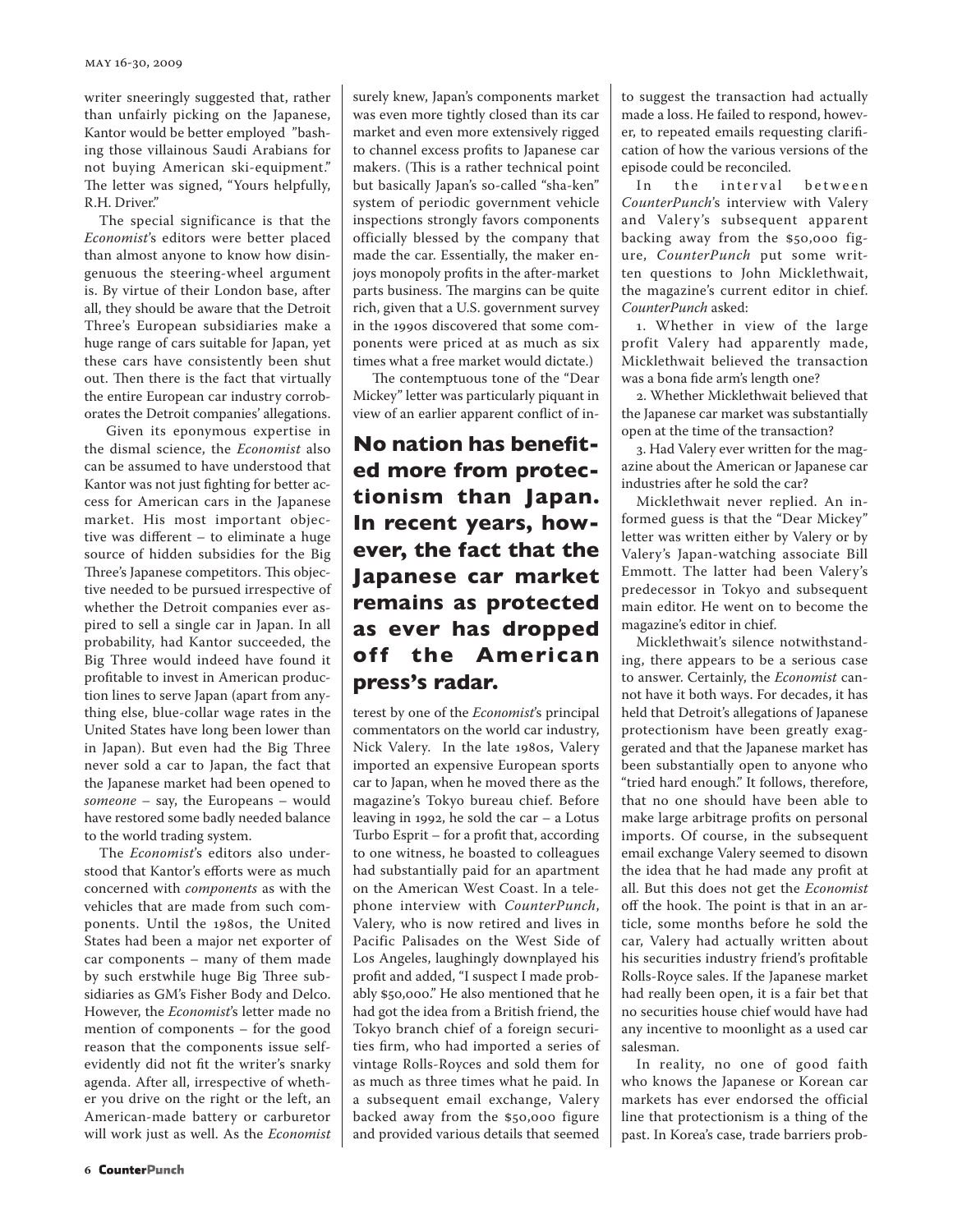ably keep car prices on average nearly \$2,000 higher than they otherwise would be. This represents pure profit for Korean makers, and the aggregate subsidy probably runs close to \$2 billion a year. In the case of Japan, though the per-car effect is probably less, the aggregate subsidy probably runs more than \$8 billion a year. Numbers on this scale deserve attention. Yet the practical effect of protectionism in raising prices in the Japanese and Korean markets has been utterly ignored by the Western press.

Many journalists seem blind to the practical details of other nations' car industry protection tactics. What sort of tactics? Speaking in Washington in 2007, Steve Biegun, a strategist for Ford, provided some eye-opening recent Korean examples:

\* Ford was barred from airing advertising commercials, except between 2 a.m. and 6 a.m.

\* Its showrooms' floor space was restricted by government regulation.

\* Korean tax officials automatically audited anyone who bought a foreign car.

 Japan has used similarly disingenuous techniques in the past, and, indeed, the tactic of hitting buyers of foreign cars with tax audits was invented in Japan.

 In recent years, Japanese officials have relied largely on the manipulation of regulations on specifications to keep foreign cars out. The effect has been compounded by the extreme difficulties faced by foreigners in trying to build dealer networks. Not only are suitable sites hard to find but, contrary to all Western ideas of open markets, Japanese carmakers rule their distribution networks with an iron rod and are permitted a free rein by government officials in "discouraging" their dealers from handling rival products.

 If the regulations in Japan and Korea are problematic for foreign makers, the capriciousness with which these regulations are changed is even more infuriating. A favorite gambit in Korea is so-called "pop-up" tariffs, whose level is changed depending on market conditions. At times, when foreign suppliers are not a factor, tariffs are slashed, but the moment someone tries to break in to the market, they may suddenly be doubled. The effect is to allow Korea to claim a low average tariff level for international statistical purposes while simultaneously keeping most foreign entrants into the market firmly marginalized.

The Japanese have traditionally used a similar but even more objectionable technique – the revision of standards after a foreign exporter's goods have already left port. Thus, a car exporter who has met all current Japanese regulatory requirements might find his consignment rejected at the port of entry because of a rule change, announced while his goods were on the high seas. In the past, this has necessitated entire consignments being shipped back to the exporting nation.

To be fair, Tokyo has now renounced this technique. But the fact that such a stratagem persisted into the early years of this decade surely substantiates the Detroit Three's contention that Japan is hostile territory, where their products are distinctly unwelcome.

The key thing for our purposes here is that so little of the story has been told in the English-language media. Take Biegun's disclosures about the Korean market. These were completely ignored by the American press.

It seems that the specifics of East Asian trade barriers are just not news. Yet, assurances by East Asian officials that their markets are substantially open are taken at face value.

Take, for instance, a description of Japan in 1982 by Japanese Foreign Minister Yoshio Sakurauchi as "one of the most open markets in the world." His remark was reported by both the Associated Press and United Press International. This episode had an interesting sequel in 2000, when Minoru Makihara, vice chairman of Keidanren, the semi-official voice of the Japanese business establishment, told the Tokyo foreign correspondents' club that, as recently as the late 1980s, the Japanese market had been "still closed and tightly protected." He was trying to make the point that there had been substantial liberalization in the meantime (a highly debatable point, of course), but, to anyone who had witnessed first hand how assiduously Japanese officials had presented the Japanese market as already open in the 1980s, it was a glaring gaffe. In truth, it should have been front-page news in the American press. In reality, not a single English-language media organization picked it up.

Criticizing Detroit for not trying hard enough in East Asia is one thing – but even when the press is ostensibly presenting Detroit in a favorable light, it often manages to undermine the industry. A particular problem is a phenomenon best known as the "Don't worry, be happy" story. The term refers to a periodic tendency for the press to look determinedly on the bright side and discount the industry's problems. The "Don't worry, be happy" message panders to a marked tendency by Washington policymakers to seize on any excuse to back away from tough action on opening foreign markets.

Perhaps, the ultimate excess of the "Don't worry, be happy" school came in 1994, when Paul Ingrassia and Joseph White, both Pulitzer-winning journalists at the *Wall Street Journal*, published *Comeback: The Fall and Rise of the American Automobile Industry*. Reporting that Japanese carmakers were supposedly "in retreat," Ingrassia and White proclaimed an "American success story" in which Chrysler – the same company that has ranked consistently as the weakest of the Detroit Three since the 1970s – had emerged as "the envy of the auto industry around the world." All in all, the Americans had morphed into "formidable global competitors."

 The book was written in the fashionable novel-like style favored by many business journalists, a technique that, perhaps conveniently, relieves authors of the need to use their common sense, let alone perform any serious financial or economic analysis. In reality, in stringing together a few anecdotes, Ingrassia and White had overlooked the one fact that really mattered: Japan was still targeting the American automobile industry.

Even before Detroit's implosion, the *Comeback* thesis was toast. For one thing, Japan had by 2007 passed the United States in total car output – not bad for a nation with less than half America's population. Meanwhile, Toyota passed General Motors the same year. By comparison, as recently as 1989 – at the peak of the Tokyo financial boom – GM had boasted fully \$220 of revenues for every \$100 of Toyota's. For our purposes, the most significant thing about *Comeback* was what it didn't say : it utterly failed to address the unbalanced world trading system, thus implicitly seeming to endorse claims by both the Japanese and the Koreans that they had fully opened their markets.

One of the earliest airings of the "Don't